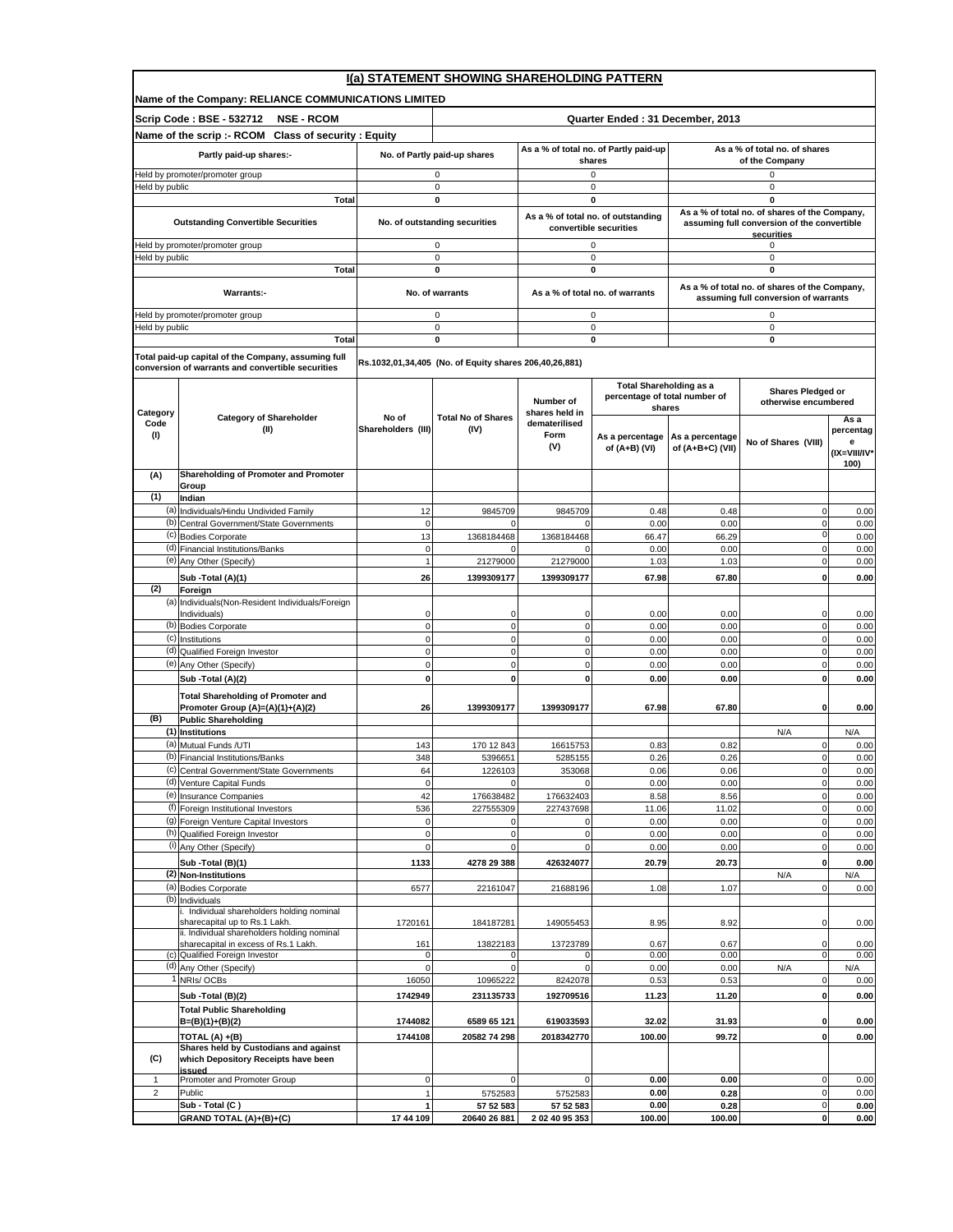## (SHAREHOLDING PATTERN- 31.12.2013)

#### **I(b) Statement showing holding of securities (including shares, warrants, convertible securities) of persons belonging to the category "Promoter and Promoter Group"**

|                            |                                                                                | Details of shares held      |                                                |                          | Encumbered shares (*)    |                                                                                       |                          | <b>Details of warrants</b>                                                       |                                                    | Details of convertible                                                              | <b>Total shares (including</b>                                                                                                          |
|----------------------------|--------------------------------------------------------------------------------|-----------------------------|------------------------------------------------|--------------------------|--------------------------|---------------------------------------------------------------------------------------|--------------------------|----------------------------------------------------------------------------------|----------------------------------------------------|-------------------------------------------------------------------------------------|-----------------------------------------------------------------------------------------------------------------------------------------|
| Sr No<br>(1)               | Name of the shareholder<br>(II)                                                | No. of Shares held<br>(III) | As a % of grand<br>Total $(A)+(B)+(C)$<br>(IV) | No.<br>(V)               | (VI)=(V)/(III)*100       | As a % of grand<br>As a percentage total (A)+(B)+(C) of<br>sub-clause (I)(a)<br>(VII) | Number of<br>(VIII)      | As a % total<br>number of<br>warrants held warrants of the<br>same class<br>(IX) | Number of<br>convertible<br>securities held<br>(X) | As a % total<br>number of<br>convertible<br>securities of the<br>same class<br>(XI) | underlying shares assuming<br>full conversion of warrants<br>and convertible securities)<br>as a % of diluted share<br>capital<br>(XII) |
|                            | AAA Communication Private Limited                                              | 72 31 10 172                | 35.03                                          |                          | $\overline{\phantom{a}}$ | 0.00                                                                                  | $\overline{\phantom{a}}$ | 0.00                                                                             | $\overline{\phantom{a}}$                           | 0.00                                                                                | 35.03                                                                                                                                   |
|                            | 2 AAA Industries Private Limited                                               | 30 00 00 000                | 14.53                                          | $\sim$                   | $\overline{\phantom{a}}$ | 0.00                                                                                  | $\sim$                   | 0.00                                                                             | $\overline{\phantom{a}}$                           | 0.00                                                                                | 14.53                                                                                                                                   |
|                            | 3 ADA Enterprises and Ventures Private Limited                                 | 30 00 00 000                | 14.53                                          | $\blacksquare$           | $\overline{\phantom{a}}$ | 0.00                                                                                  | $\overline{\phantom{a}}$ | 0.00                                                                             | $\overline{\phantom{a}}$                           | 0.00                                                                                | 14.53                                                                                                                                   |
| 4 Shri Jai Anmol A. Ambani |                                                                                | 16 69 759                   | 0.08                                           | $\overline{\phantom{a}}$ | $\overline{\phantom{a}}$ | 0.00                                                                                  | $\overline{\phantom{a}}$ | 0.00                                                                             | $\overline{\phantom{a}}$                           | 0.00                                                                                | 0.08                                                                                                                                    |
|                            | 5 Shri Jai Anshul A. Ambani                                                    | 100                         | 0.00                                           |                          |                          | 0.00                                                                                  |                          | 0.00                                                                             |                                                    | 0.00                                                                                | 0.00                                                                                                                                    |
|                            | Reliance ADA Group Trustees Private Limited -<br>6 Trustees of RCOM ESOS Trust | 2 12 79 000                 | 1.03                                           | ۰.                       | $\overline{\phantom{a}}$ | 0.00                                                                                  |                          | 0.00                                                                             | ٠                                                  | 0.00                                                                                | 1.03                                                                                                                                    |
|                            | Reliance Capital Limited                                                       | 2 96 95 295                 | 1.44                                           | $\overline{\phantom{a}}$ | $\sim$                   | 0.00                                                                                  | $\overline{\phantom{a}}$ | 0.00                                                                             | $\overline{\phantom{a}}$                           | 0.00                                                                                | 1.44                                                                                                                                    |
|                            | 8 Shreeji Comtrade LLP                                                         | 15 00 000                   | 0.07                                           | ۰.                       | $\overline{\phantom{a}}$ | 0.00                                                                                  | $\overline{\phantom{0}}$ | 0.00                                                                             | $\overline{\phantom{a}}$                           | 0.00                                                                                | 0.07                                                                                                                                    |
|                            | 9 Shrikrishna Tradecom LLP                                                     | 15 00 000                   | 0.07                                           | $\overline{\phantom{a}}$ | $\overline{\phantom{a}}$ | 0.00                                                                                  | $\overline{\phantom{a}}$ | 0.00                                                                             | $\overline{\phantom{a}}$                           | 0.00                                                                                | 0.07                                                                                                                                    |
|                            | 10 Reliance Innoventures Private Limited                                       | 1 23 79 001                 | 0.60                                           | $\sim$                   | $\overline{\phantom{a}}$ | 0.00                                                                                  | $\overline{\phantom{a}}$ | 0.00                                                                             | $\overline{\phantom{a}}$                           | 0.00                                                                                | 0.60                                                                                                                                    |
|                            | 1 Shri Anil D. Ambani                                                          | 18 59 171                   | 0.09                                           | $\sim$                   | $\overline{\phantom{a}}$ | 0.00                                                                                  | $\sim$                   | 0.00                                                                             | $\overline{\phantom{a}}$                           | 0.00                                                                                | 0.09                                                                                                                                    |
|                            | 12 Smt. Kokila D. Ambani                                                       | 46 65 847                   | 0.23                                           | $\overline{\phantom{a}}$ | $\overline{\phantom{a}}$ | 0.00                                                                                  | $\overline{\phantom{a}}$ | 0.00                                                                             | $\overline{\phantom{a}}$                           | 0.00                                                                                | 0.23                                                                                                                                    |
|                            | 13 Smt. Tina A. Ambani                                                         | 16 50 832                   | 0.08                                           |                          | $\overline{\phantom{a}}$ | 0.00                                                                                  | $\sim$                   | 0.00                                                                             | $\overline{\phantom{a}}$                           | 0.00                                                                                | 0.08                                                                                                                                    |
|                            | <b>TOTAL</b>                                                                   | 39 93 09 177                | 67.80                                          |                          | 0.00                     | 0.00                                                                                  |                          | 0.00                                                                             |                                                    | 0.00                                                                                | 67.80                                                                                                                                   |

(\*) The term "encumbrance" has the same meaning as assigned to it in regulatiion 28(3) of the SAST Regulations, 2011.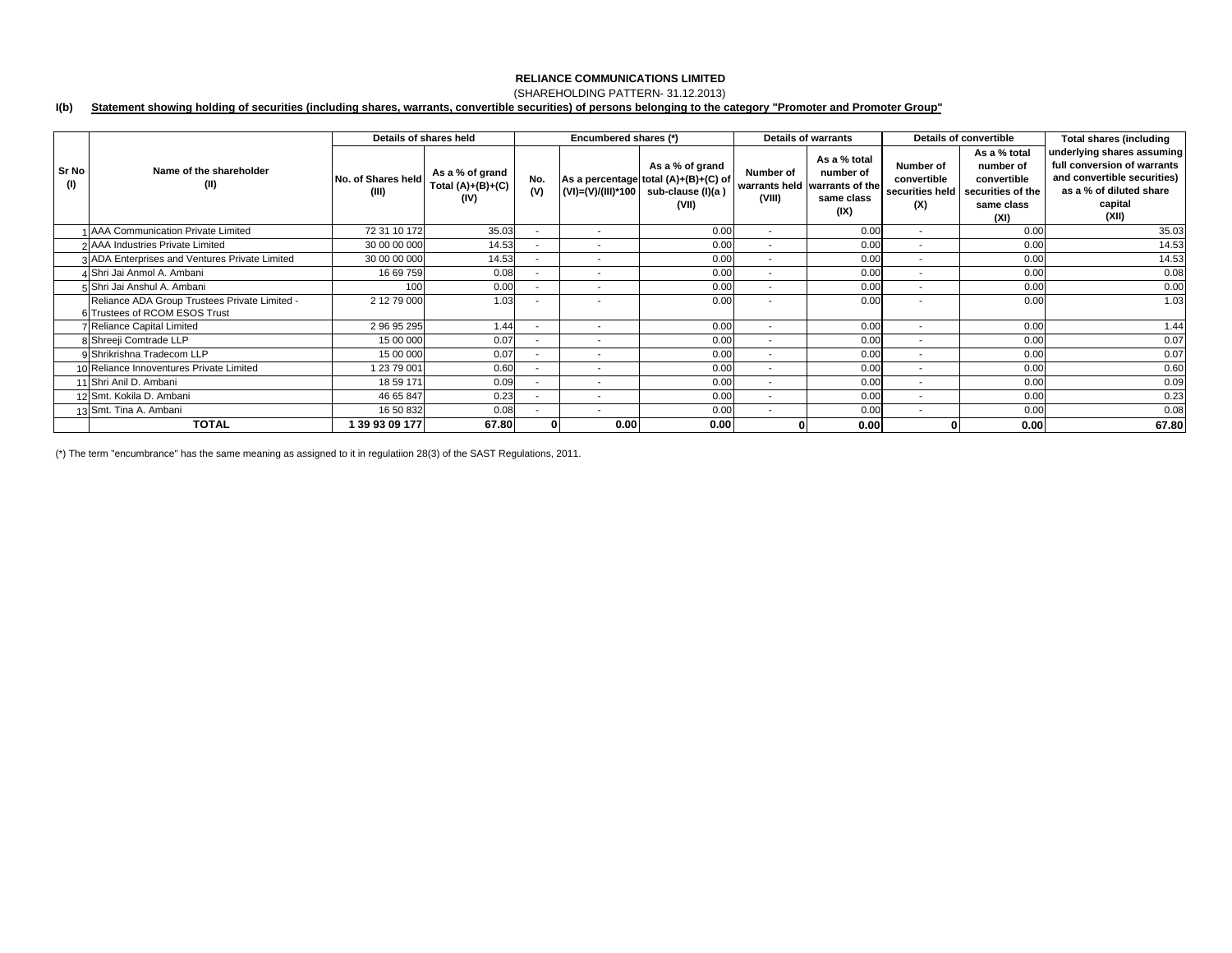(SHAREHOLDING PATTERN - 31.12.2013)

### **I(c)(i) Statement showing holding of securities (including shares, warrants, convertible securities) of persons belonging to the category "Public" and holding more than 1% of the total number of**

| . .<br>ш<br>. . |  |
|-----------------|--|
|                 |  |

|       |                                                  |                      | Shares as a percentage of                                                                                     | <b>Details of Warrants</b> |                                                            | <b>Details of Convertible securities</b>    |                                                                         | Total shares (including                                                                                                     |  |
|-------|--------------------------------------------------|----------------------|---------------------------------------------------------------------------------------------------------------|----------------------------|------------------------------------------------------------|---------------------------------------------|-------------------------------------------------------------------------|-----------------------------------------------------------------------------------------------------------------------------|--|
| Sr No | Name of the shareholder                          | No of shares<br>held | total number of<br>shares{i.e.,Grand Total<br>$(A)+(B)+(C)$ indicated in<br>statement at para(I)(a)<br>above} | Number of<br>warrants held | As a % of total<br>number of warrants<br>of the same class | Number of<br>convertible<br>securities held | % w.r.t. total number of<br>convertible securities of<br>the same class | underlying shares assuming full<br>conversion of warrants and<br>convertible securities) as a % of<br>diluted share capital |  |
|       | 1 Life Insurance Corporation of India            | 164690275            | 7.98                                                                                                          |                            |                                                            |                                             |                                                                         | 7.98                                                                                                                        |  |
|       | 2 New World Fund Inc                             | 56403239             | 2.73                                                                                                          |                            |                                                            |                                             |                                                                         | 2.73                                                                                                                        |  |
|       | 3 American Funds Insurance Series New World Fund | 23624254             | 1.14                                                                                                          |                            |                                                            |                                             |                                                                         | 1.14                                                                                                                        |  |
|       | <b>TOTAL</b>                                     | 244717768            | 11.86                                                                                                         |                            |                                                            |                                             |                                                                         | 11.86                                                                                                                       |  |

## l(c)(ii) Statement showing holding of securities (including shares, warrants, convertible securities) of persons (together with PAC) belonging to the category "Public" and holding more than 5% of **the total number of shares of the company**

|       |                                                                                    |              | Shares as a percentage of                                                        | <b>Details of Warrants</b> |                                                            | <b>Details of Convertible securities</b> |                                                                         | Total shares (including           |
|-------|------------------------------------------------------------------------------------|--------------|----------------------------------------------------------------------------------|----------------------------|------------------------------------------------------------|------------------------------------------|-------------------------------------------------------------------------|-----------------------------------|
|       | Name(s) of the shareholder(s) and the Persons<br>Acting in Concert (PAC) with them | No of shares | total number of                                                                  |                            | As a % of total<br>number of warrants<br>of the same class | Number of                                | % w.r.t. total number of<br>convertible securities of<br>the same class | underlying shares assuming full   |
| Sr No |                                                                                    |              | shares{i.e.,Grand Total<br>$(A)+(B)+(C)$ indicated in<br>statement at para(I)(a) | Number of<br>warrants      |                                                            | convertible                              |                                                                         | conversion of warrants and        |
|       |                                                                                    |              |                                                                                  |                            |                                                            | securities held                          |                                                                         | convertible securities) as a % of |
|       |                                                                                    |              |                                                                                  |                            |                                                            |                                          |                                                                         | diluted share capital             |
|       | 1 Life Insurance Corporation Of India                                              | 164690275    | 7.98                                                                             |                            |                                                            |                                          |                                                                         | 7.98                              |
|       | <b>TOTAL</b>                                                                       | 164690275    | 7.98                                                                             |                            |                                                            |                                          |                                                                         | 7.98                              |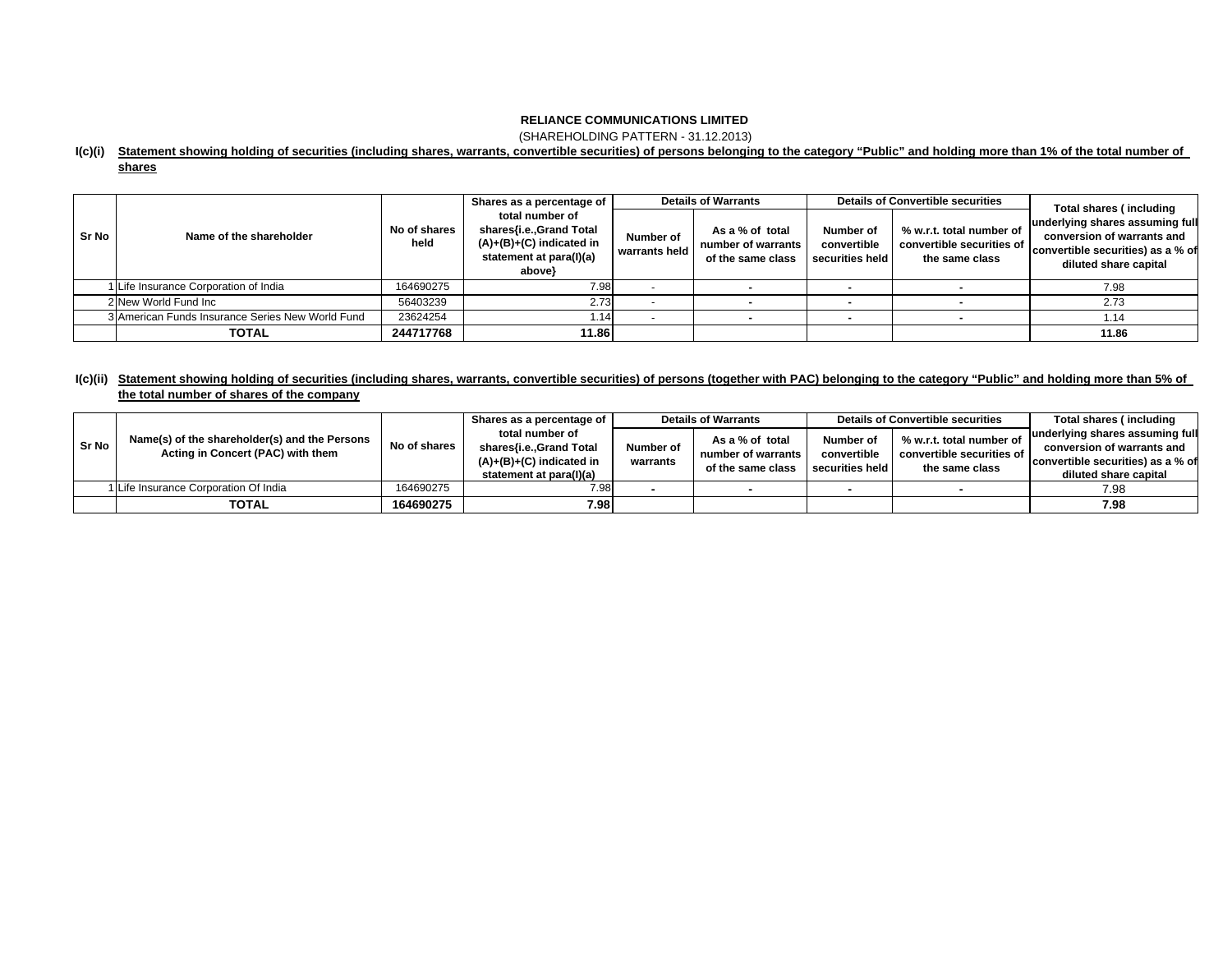(SHAREHOLDING PATTERN - 31.12.2013)

#### **I(d) Statement showing details of locked -in shares**

| Sr No | Name of the shareholder | <b>Category of Shareholders</b><br>Promoter Group / Promoter  <br>/ Public | No of locked-in shares | Locked-in shares as a percentage of<br>total number of shares{i.e.,Grand<br>Total $(A)+(B)+(C)$ indicated in<br>statement at para(I)(a) above} |
|-------|-------------------------|----------------------------------------------------------------------------|------------------------|------------------------------------------------------------------------------------------------------------------------------------------------|
|       | N/A                     | N/A                                                                        | Nil                    |                                                                                                                                                |
|       | <b>TOTAL</b>            |                                                                            |                        | 0.00                                                                                                                                           |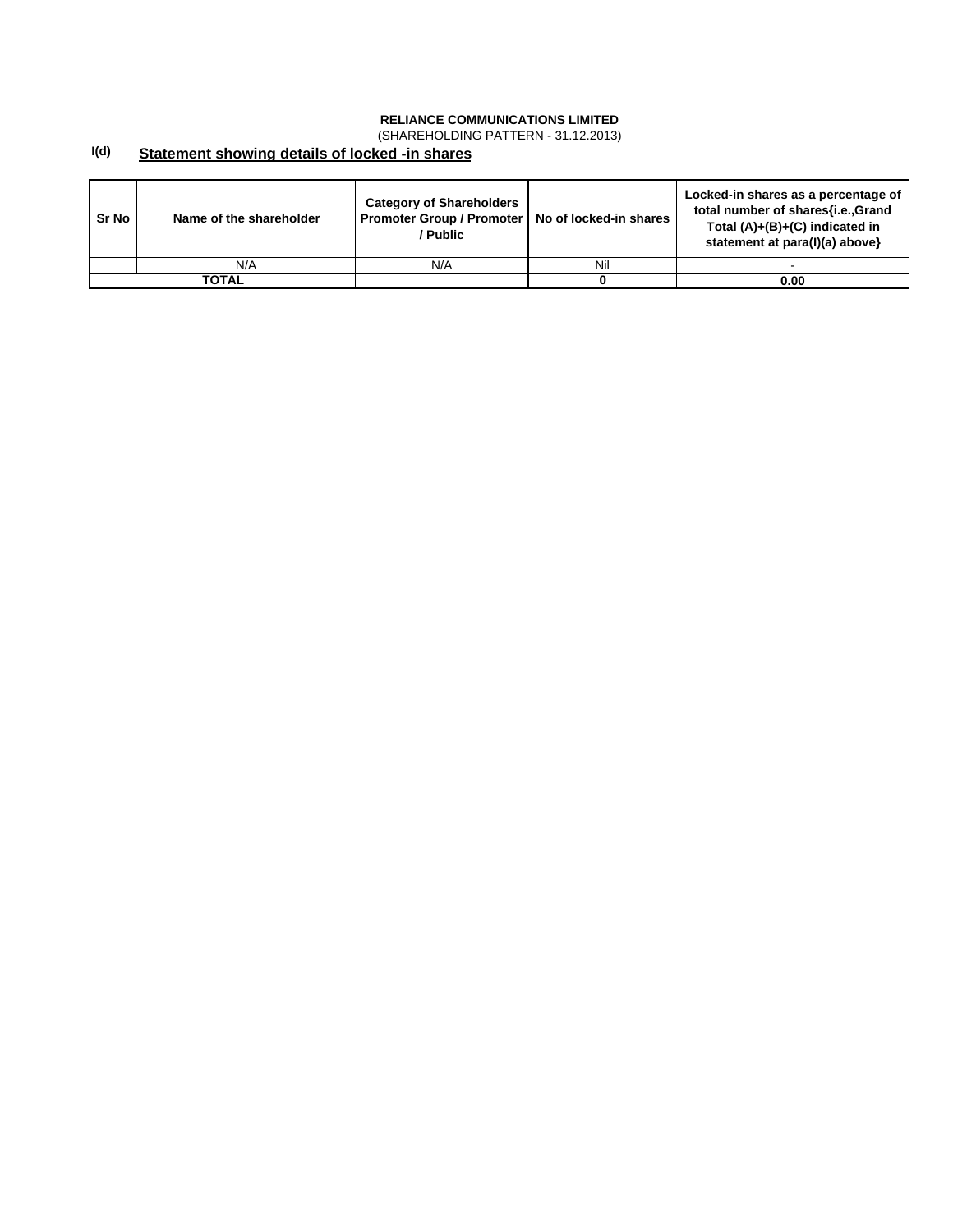(SHAREHOLDING PATTERN - 31.12.2013)

# **II(a) Statement showing details of Depository Receipts (DRs)**

| Sr No | Type of outstanding DR  <br>$ $ (ADRs, GDRs, SDRs, etc.) | Number of<br>outstanding DRs | No of shares underlying<br>outstanding DRs | <b>Shares underlying outstanding</b><br>DRs as a percentage of total<br>number of shares{i.e.,Grand<br>Total (A)+(B)+(C) indicated in<br>statement at para(I)(a) above} |
|-------|----------------------------------------------------------|------------------------------|--------------------------------------------|-------------------------------------------------------------------------------------------------------------------------------------------------------------------------|
|       | <b>GDRs</b>                                              | 5752583                      | 5752583                                    | 0.28                                                                                                                                                                    |
|       | ΤΟΤΑL                                                    |                              | 5752583                                    | 0.28                                                                                                                                                                    |